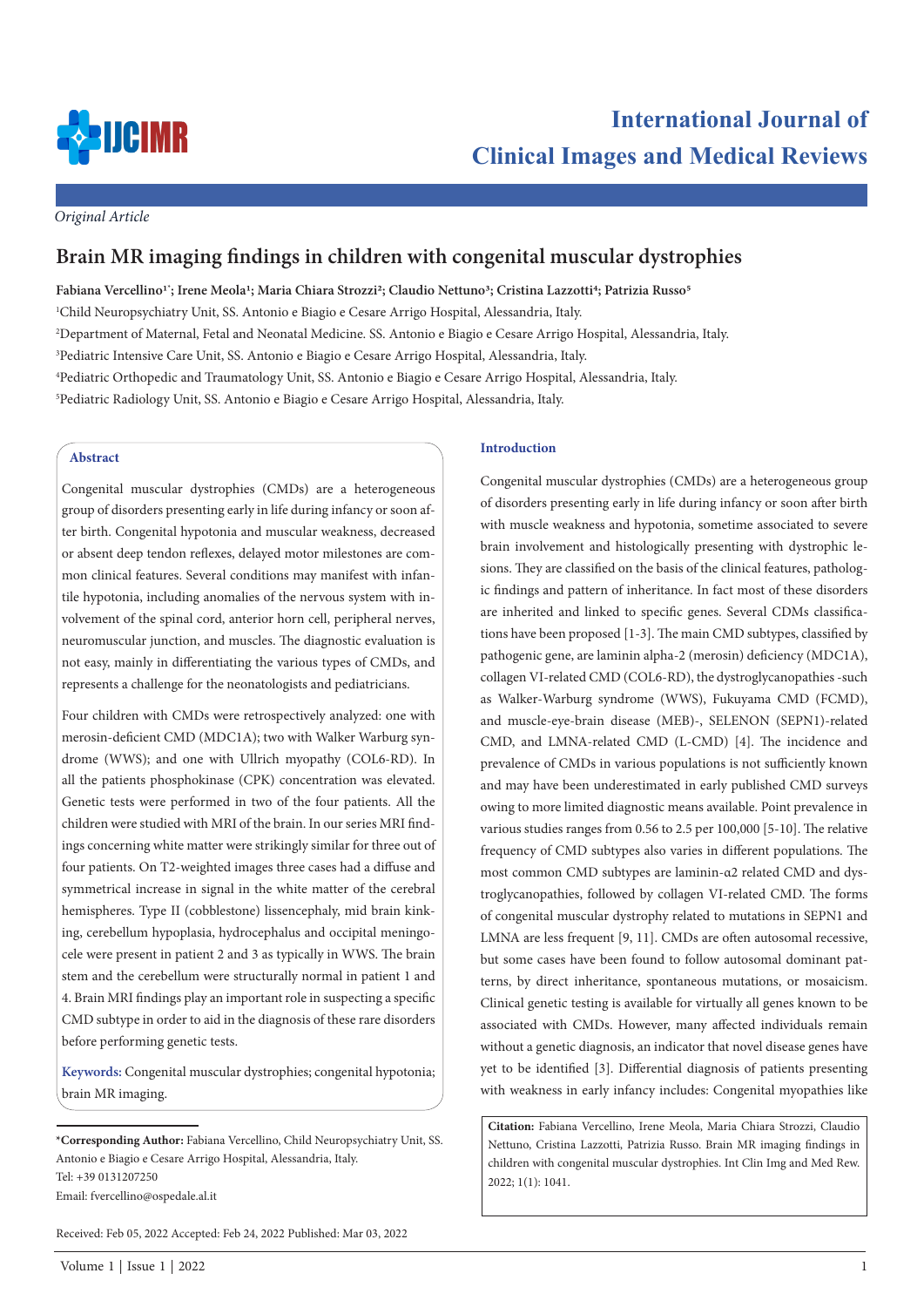central core, nemaline road, and centronuclear myopathy and those secondary to metabolic disorders; Disorders of the myoneural junction including congenital myasthenia gravis and infant botulism and Neuropathies like spinal muscular atrophy (SMA) and hereditary motor sensory neuropathy (HMSN) [12]. Nowadays the diagnosis is based on clinical presentation, laboratory tests and genetic investigations. Muscular biopsy can be an important diagnostic tool if genetic tests are not available. Brain MRI and muscular MRI are performed if available. We discuss brain MR imaging findings in our patients with CMDs trying to outline common features and differences in order to aid in the diagnosis of these rare disorders before performing genetic tests.

#### **Materials and Methods**

Four children with CMDs were retrospectively analyzed: n.1 with merosin-deficient CMD (MDC1A); n.2 and n. 3 with Walker Warburg syndrome (WWS); n. 4 with Ullrich myopathy (COL6-RD). Two were boys and two were girls. Case n.2 and n.3 were siblings. Parental consanguinity was found in all the families. One family was Turkish, the other two were Moroccan. All the patients showed general hypotonia and muscle weakness at birth. In patients with merosin-deficient CMD and Walker Warburg myopathy phosphokinase (CPK) concentration was markedly elevated (>1000 U/l, normal range<175 U/l), while was only mildly elevated in patient with COL6-RD. Genetic tests were performed in two of the four patients, one patient (n.2) was dead at the time of the study, her parents refused genetic tests for their daughter still alive. Children were studied with MRI of the brain. MRI were obtained on a 1.5-T imager. T1-weighted sagittal and axial images, T2-weighted sagittal and coronal images were obtained in all four patients. The MRI studies were analyzed for structural abnormalities of the cerebrum and cerebellum, cortical migration anomalies and white matter disorders. We also determined the presence of enlarged subarachnoid spaces, ventriculomegaly, abnormalities of the brain stem.

Patient 1 was the third child of a Moroccan couple. There was a history of consanguinity in parents (first cousins). Pregnancy and delivery were uneventful. At birth he had severe hypotonia and muscle weakness but he did not require ventilatory assistance. His head circumference was normal, no dysmorphic features were present. At the age of nine months (last follow up) he was still unable to hold his head up. He did not have respiratory problem. He was able to eat by mouth but his weight gain was poor. On examination he had myopathic facies and pectus carinatum. He was hypotonic with absent deep tendon reflexes and joint contractures of distal lower extremities. Speech development was normal (babbling). At birth his serum CPK was 46540 U/l. His echocardiogram was normal. EEG was unremarkable. We analyzed the LAMA2 gene sequencing and revealed a homozygous mutation c.3976C>T. The same mutation was found in both the parents in heterozygosis. Due to the result of genetic test, muscle biopsy was not performed. Magnetic resonance imaging (MRI) of the brain, performed when he was 5 months, showed diffuse high signal in the periventricular and subcortical white matter especially in the parietooccipital lobes (**Figure 1**).



Figure 1: Axial T2-weighted MR images of Patient 1. Diffuse prolonged signal is present in the white matter especially in the parieto-occipital lobes.

The patient 2 and 3 were sisters. Their parents were consanguineous (first cousins), the family came from Morocco. The patient 2 was born at term. During pregnancy a severe cerebral malformation was revealed by prenatal ultrasound. From birth she exhibited marked hypotonia with generalized muscle weakness and respiratory difficulties. CPK was elevated (1100 U/l). She underwent a brain MRI which revealed cortical dysplasia (type II lissencephaly, Cobblestone type), multiple heterotopic subependymal nodules, mid brain kinking, cerebellum hypoplasia, high signal in the periventricular and subcortical white matter, hydrocephalus, occipital meningocele (Figure 2). Echocardiography was normal. She was unable to breath without support. She was unable to suck so a nasogastric tube for feeding was necessary. On examination the patient was hypotonic, deep tendon reflexes were diminished. She had joint contractures of upper and lower extremities, myopathic facies, microphthalmia. Her head circumference was normal at birth but increased due to hydrocephalus. Parents did not give consent for ventriculoperitoneal shunt. In the following years her motor milestones were markedly delayed. She was unable to hold her head up and to sit alone. Language was absent. She died when she was five years old. Clinical and radiological aspects were suitable for Walker Warburg syndrome.



Figure 2: Axial T2-weighted MR images of Patient 2. Cerebral cortical dysplasia (type II lissencephaly, Cobblestone type), high signal in the periventricular and subcortical white matter, hydrocephalus.

The patient 3 was the sister of patient 2. Her problems were the same. She was born at term, by caesarian section performed for cerebral malformation revealed by prenatal ultrasound. She had global hypotonia, generalized muscle weakness and respiratory difficulties. Her head circumference was normal at birth but increased due to hydrocephalus. She showed two small occipital and parietal meningoceles. Her serum CPK level was 4370 U/l. EEG showed hypostructured activity with bilateral slow waves. Cerebral MRI revealed cortical dysplasia (type II lissencephaly, Cobblestone type) over temporo-occipital areas, cerebellar hypoplasia especially of the vermis, mid brain kinking, small posterior fossa, high signal in the periventricular and subcortical white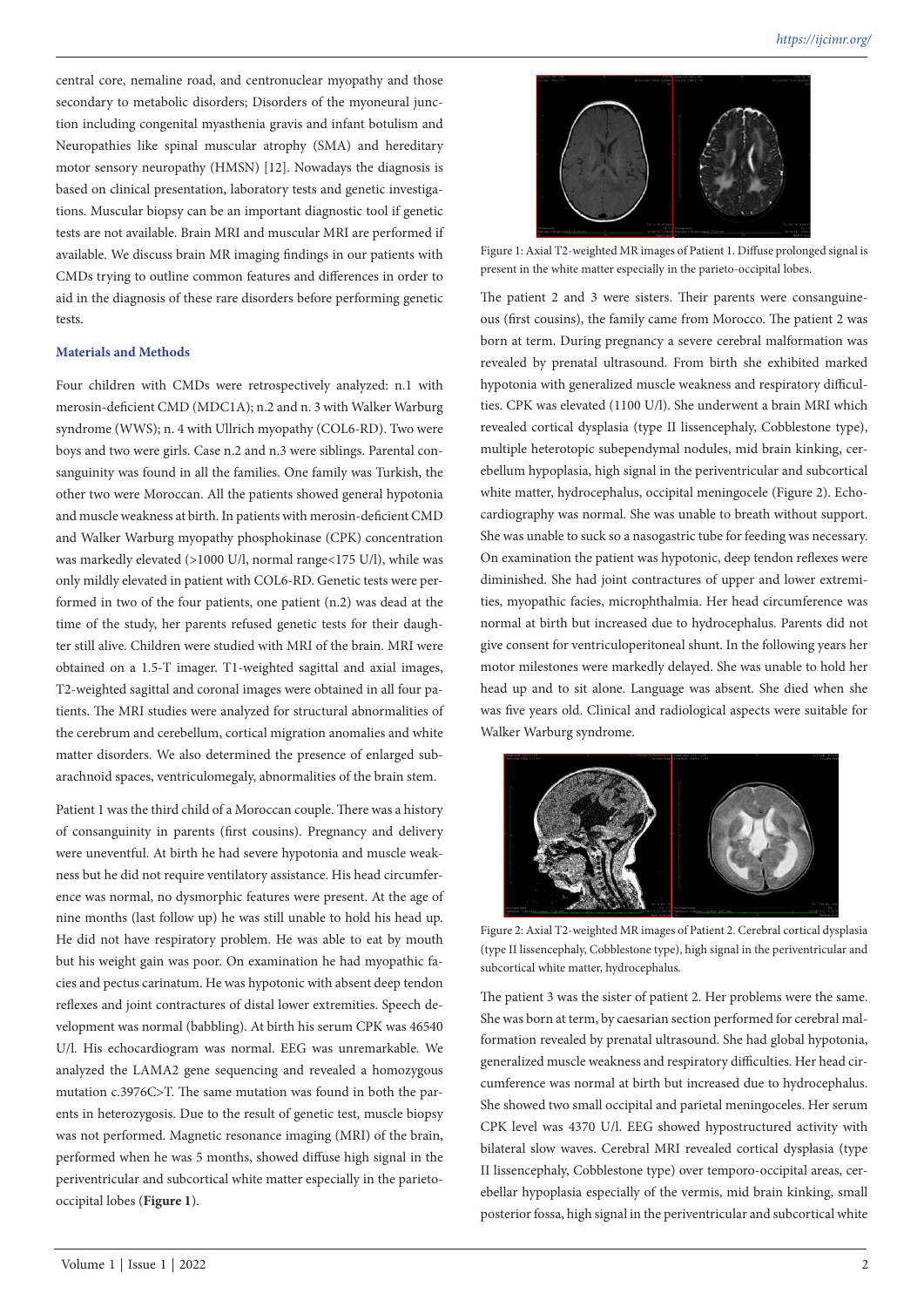matter. Triventricular hydrocephalus with partial pellucid sept agenesis and hypoplasic optic bulbs with abnormalities of the crystalline and vitreous, retinal detachment were also present (**Figure 3**). Clinical and radiological aspects were suitable for Walker Warburg syndrome. The head circumference increased since the first days of life and a ventriculoperitoneal shunt was necessary. At the last visit the child was 12 months. Her motor milestones were markedly delayed. She was unable to hold her head up and to sit alone. Language was absent. She was able to breath without support but she was fed by nasogastric tube. Clinical and radiological aspects were suitable for Walker Warburg syndrome. The parents refused to do genetic tests for both.



Figure 3: Sagittal T1-weighted MR images of Patient 3. Cerebral cortical dysplasia (type II lissencephaly, Cobblestone type), triventricular hydrocephalus, cerebellar hypoplasia, mid brain kinking, small posterior fossa.

Patient 4 was the fifth child of healthy consanguineous (first cousins) Moroccan parents. His head circumference was normal. Global hypotonia, proximal elbow and knee contractures and hyperlaxity of the distal joints were noted at birth. He had congenital hip dislocation. He acquired ambulation, showing a mild delay (18 months). At last follow up clinical examination showed bilateral proximal muscle weakness, affecting the upper more than the lower limbs, distal laxity in the wrist and in the extensor of the fingers, proximal contractures, spinal involvement with kyphosis and severe scoliosis, talipes equinovarus. Muscle weakness was stable up to 5 years; then progressively

worsened with increasing age, resulting in frequent falls, difficulty in standing up and raising arms above the shoulders. He presented severe tendon Achilles tightness, corrected by surgical lengthening at 6 years old; after surgery, he didn't restart walking. Cognitive, language and social development were appropriate. Examinations of the respiratory systems (spirometry) was normal; echocardiography and serial EKG were normal. Serum creatine kinase (CK) levels was only mildly elevated (max 493U/l). Other hematological test results were normal. Electromyography (EMG) presented mild myopathic abnormalities and motor and sensory nerve conduction study was normal. The muscle biopsy (H&E stain, modified Gömöri Trichrome, oxidative stains, ATPase stains) showed the typical histological pattern of muscle anomalies of dystrophic lesions. Immunohistochemical examination showed a complete absence of collagen VI immunoreactivity. Genetic tests found an homozygous deletion c.6284delG (p. Gly2095Alafs\*12) in exon 18 of the COL6A3 coding sequence (encoding the α3 chains of collagen VI) carrying a pathogenetic significance. Brain MRI findings were normal.



Figure 4: Axial T1-weighted and T2- weighted MR images of Patient 4.

### **Results**

Case summaries for all four children are presented in (**Table 1** and **2**).

| Table 1: Case summaries. |  |
|--------------------------|--|
|--------------------------|--|

| Patient        | Age at diagnosis/sex | Clinical symptoms at birth                     | CPK (U/I) | Genetic diagnosis               |
|----------------|----------------------|------------------------------------------------|-----------|---------------------------------|
|                | 2 months             | hypotonia and muscle weakness; joint con-      |           | LAMA2 gene homozygous mutation  |
|                |                      | tractures                                      | 46540 U/l | c.3976C > T                     |
| $\mathfrak{D}$ | 1 month              | hypotonia and muscle weakness; feeding and     | 1100 U/l  |                                 |
|                |                      | respiratory problems                           |           | no                              |
| 3              | 1 month              | hypotonia and muscle weakness; feeding and     | 4370 U/l  |                                 |
|                |                      | respiratory problems                           |           | no                              |
| $\overline{4}$ | 8 months             |                                                |           | COL6A3 gene homozygous deletion |
|                |                      | hypotonia and hyperlaxity of the distal joints | 493 U/l   | $c.6284$ del $G$                |

CPK: creatine phosphokinase. No: not performed

Table 2: Case summaries.

| Case | White matter<br>abnormality | Cerebral corti-<br>cal dysplasia | Cerebellar ab-<br>normality | Hypoplasia of<br>brain stem | Ventriculo-<br>megaly | Hydroce-<br>phalus | Enlarged sub-<br>arachnoid space | Other |
|------|-----------------------------|----------------------------------|-----------------------------|-----------------------------|-----------------------|--------------------|----------------------------------|-------|
|------|-----------------------------|----------------------------------|-----------------------------|-----------------------------|-----------------------|--------------------|----------------------------------|-------|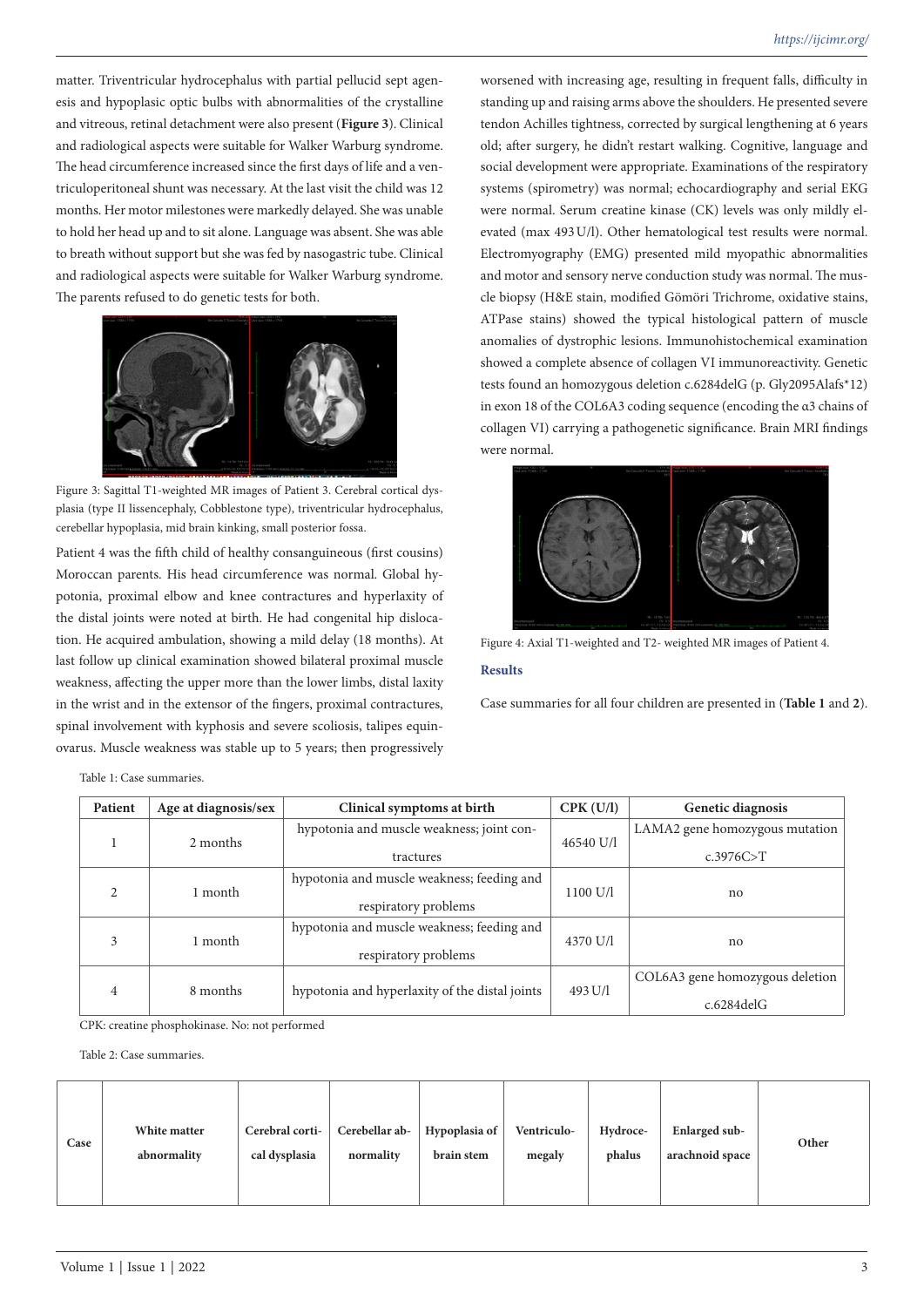| 1              | diffuse high signal in the<br>periventricular and sub-<br>cortical WM | No                                            | No                         | N <sub>o</sub>       | No | N <sub>o</sub> | No | No                                                                               |
|----------------|-----------------------------------------------------------------------|-----------------------------------------------|----------------------------|----------------------|----|----------------|----|----------------------------------------------------------------------------------|
| $\mathbf{2}$   | high signal in the peri-<br>ventricular and subcorti-<br>cal WM       | lissencephaly<br>with cobble-<br>stone cortex | Cerebellum<br>hypoplasia   | mid brain<br>kinking | No | Yes            | No | multiple hetero-<br>topic subependymal<br>nodules, occipital<br>encephalocele    |
| 3              | high signal in the peri-<br>ventricular and subcorti-<br>cal WM       | lissencephaly<br>with cobble-<br>stone cortex | cerebellar hy-<br>poplasia | mid brain<br>kinking | No | Yes            | No | small posterior<br>fossa, partial pel-<br>lucid sept agenesis,<br>encephaloceles |
| $\overline{4}$ | No                                                                    | N <sub>o</sub>                                | No                         | No                   | No | No             | No | No                                                                               |

MRI: magnetic resonance imaging; WM: white matter.

#### **Discussion**

Congenital muscular dystrophies (CMDs) are genetically and clinically heterogeneous hereditary myopathies. Congenital hypotonia and muscular weakness, decreased or absent deep tendon reflexes, delayed motor milestones, CPK elevation and white matter and grey disorders on brain MR are common features.

Usually patients with merosin-deficient CMD have normal head circumference, normal or near-normal intelligence, and high CPK levels. Contractures and joint deformities may be present at birth [13]. Philpot et al [14] collected clinical features and brain imaging in 24 cases of CMD in relation to the merosin status. Magnetic resonance imaging of the brain was carried out on 15 of the children. All eight merosinpositive cases had normal scans whereas all seven of the merosin-deficient cases had significant changes in the white matter. This study has demonstrated that children with merosin-deficient CMD have a more severe clinical phenotype and associated white matter changes on brain imaging. Leite et al [15] evaluated 25 patients with partial or total merosin deficiency using MRI. Bilateral WM involvement was seen to be more prominent in the parietal, frontal, and temporal regions of the brain. The brain stem and internal and external capsules were less affected. Cerebellar WM involvement was rare. This series of patients demonstrated that there was no correlation between the extent of WM abnormality on MRI and the clinical status and degree of merosin deficiency (partial or total). Changes on follow-up imaging studies did not correlate with the clinical status of the patient. Di Blasi et al [16] revealed white matter changes in all cases on MRI performed in 8 patients with merosin-negative CMD. Oliveira et al [17] performed MRI in 22/26 patients with merosin-negative CMD and revealed white matter changes in all cases. In addition, they detected other cerebral changes included abnormal gyration in three patients. In patients with merosin-deficient CMD Caro et al [18] suggested that the increased T2 prolungation time on brain MR may be caused by increased water content in the white matter due to an abnormal blood-brain barrier rather than decreased or abnormal myelination.

This finding could be consistent with the normal or near-normal intelligence seen in merosin-deficient CMD while leukodystrophies are usually associated with symptoms due to CNS involvement.

Clinical presentation of dystroglycanopathies is heterogeneous ranging from early and severe clinical involvements, as demonstrated by the WWS, MEB, and FCMD, to later and less pronounced muscle impairment and with/without comorbidity with other body-organs [19- 21]. The most severe forms are associated with head circumference above the average, mental retardation and high CPK levels [22]. Fukuyama-type congenital muscular dystrophy (FCMD), muscle-eye-brain disease (MEB), and Walker-Warburg syndrome (WWS) are autosomal recessive disorders characterized by congenital muscular dystrophy with structural brain and eye abnormalities. Initially, alpha-DGP was classified under congenital muscular dystrophies; however, the clinical phenotype is now expanded to include a markedly wide spectrum ranging from the most severe, lethal congenital muscular dystrophy with severe brain deformity to the mildest limb girdle muscular dystrophy with minimal muscle weakness. As stressed by Martin [23] mutations in 6 genes are now known to give rise to forms of congenital or limb-girdle muscular dystrophy where defects in O-linked glycosylation are responsible, the so-called dystroglycanopathies. Genes for Walker Warburg syndrome, muscle-eye-brain disease, Fukuyama congenital muscular dystrophy, congenital muscular dystrophy 1C and 1D, and limb girdle muscular dystrophy 2I have been identified. The notion that each disorder is clinically distinct and is caused by a mutation in a distinct gene, a theme prevalent in the early literature, is incorrect. Some generalities, however, remain. For example, WWS, MEB, and FCMD all share common brain malformations in addition to muscular dystrophy, whereas brain malformations are far less common in MDC1C and are not present in LGMD2I. The most common brain finding in WWS, FCMD, and MEB is type II (cobblestone) lissencephaly. In WWS, the brain can be almost completely agyric. Other brain findings can include dilation of the cerebral ventricles, flattened brainstem, absent corpus collosum, aberrant myelination, and occa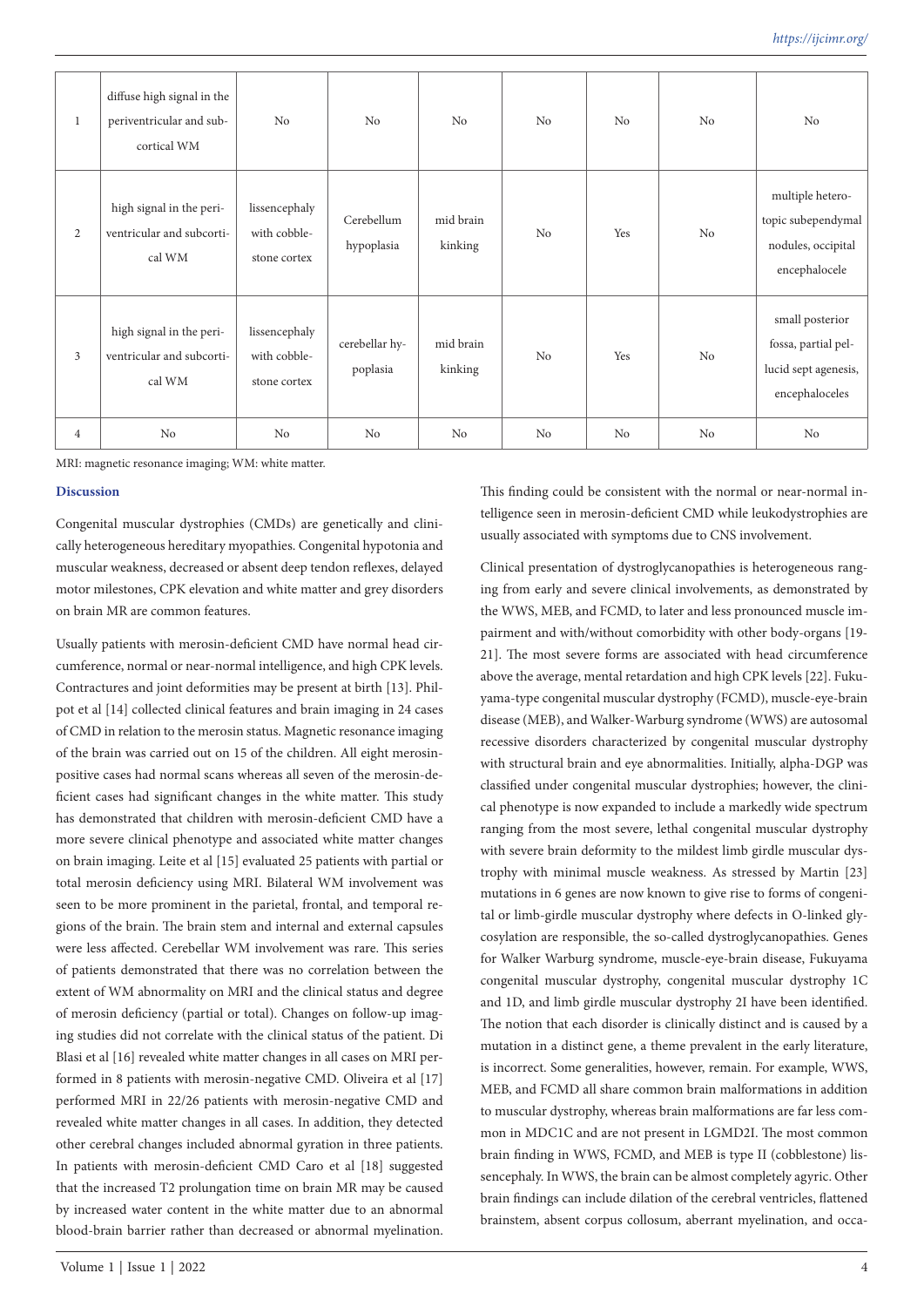sional occipital encephalocele. As stressed by Bonneman et al [24] the hallmark of central nervous system involvement in the dystroglycanopathies, on brain MRI is represented by the cobblestone complex, ranging from complete lissencephaly (type II) to more focal pachygyria or polymicrogyria showing a frontal predominance. Typical findings on brain MRI include high signal in the white matter on T2 weighted and FLAIR images and are seen in all patients but are most obvious in patients greater than 6 months of age. The internal capsule, corpus callosum, and other dense fiber tracts are usually spared, but there may be subcortical cyst formation. White matter abnormalities on MRI are also seen in patients with incomplete deficiency, while patients with very late adulthood onset may have normal brain MRI.

Ullrich CMD typically presents in the newborn period with striking distal joint hypermobility of the hands and often feet with prominent calcanei, while talipes equinovarus can also occur. Congenital hip dislocation is frequently present. Proximal elbow and knee contractures, kyphoscoliosis, and torticollis may be also present at birth and may improve initially with physical therapy and orthopedic treatment. Cognition is normal and often advanced for age. CK is normal or mildly elevated. Neonatal respiratory failure, severe feeding difficulties, congenital contractures or major joint hyperlaxity would be highly unusual presenting features. Muscle biopsy showed dystrophic changes with absent staining for collagen. Mutations in one of the three COL6 alpha genes (COL6A1, COL6A2, and COL6A3) can lead to the COL6‐RD spectrum, ranging from early onset, severe Ullrich CMD (UCMD) to an intermediate severity phenotype to milder Bethlem myopathy (BM) [25]. Brain MR is not usually performed in Ullrich CMD patients.

In our series MRI findings concerning white matter were strikingly similar for three out of four patients. On T2-weighted images three cases had a diffuse and symmetrical increase in signal in the white matter of the cerebral hemispheres. Type II (cobblestone) lissencephaly, mid brain kinking, cerebellum hypoplasia, hydrocephalus and occipital meningocele were present in patient 2 and 3 as typically in WWS. The brain stem and the cerebellum were structurally normal in patient 1 and 4. Our experience is similar to that found in the literature [18] in that CNS involvement with MR white matter abnormalities could be present without clinical evidence (see patient 1 with normal cognition). As stressed by Kang et al [3], many studies demonstrated that abnormal findings on brain imaging studies can predict the subtype-specific diagnosis in some cases, especially in merosinopathy (white matter abnormalities) and in some dystroglycanopathies (polymicrogyria, white matter lesions, pontine hypoplasia, and subcortical cerebellar cysts).

#### **Conclusion**

Several conditions may manifest with infantile hypotonia, including anomalies of the central or peripheral nervous system with involvement of the spinal cord, anterior horn cell, peripheral nerves, neuromuscular junction, and muscles. Different muscular diseases share common clinical symptoms such as hypotonia and weakness, contractures, delayed motor milestones. The diagnostic evaluation is not easy mainly in differentiating the various types of CMDs, and represents

a challenge for the neonatologists and pediatricians. Brain MRI findings play an important role in suspecting a specific CMD subtype in order to prioritize testing to arrive at a final genetic diagnosis. Brain MR imaging findings may help the clinicians in the diagnosis of rare disorders before performing genetic tests. Performing clinical and molecular diagnosis is extremely important for genetic counseling, prognosis, and anticipatory or prospective treatment. Once the pathogenic variant(s) have been identified in an affected family member, it is possible to perform prenatal testing for a pregnancy at increased risk and preimplantation genetic diagnosis for CMD.

#### **References**

1. Bönnemann CG. The collagen VI‐related myopathies: Muscle meets its matrix. Nat Rev Neurol. 2011; 7:379‐90. [DOI: 10.1038/ nrneurol.2011.81].

2. Bönnemann CG, Wang CH, Quijano-Roy S, Deconinck N, Bertini E, Ferreiro A, et al. Diagnostic approach to the congenital muscular dystrophies. Neuromuscul Disord. 2014; 24:289-311. [DOI:10.1016/j. nmd.2013.12.011].

3. Caro P A, Scavina M, Hoffman E, Pegoraro E, Marks HG. MR imaging findings in children with merosin-deficient congenital muscular dystrophy. Am J Neuroradiol. 1999; 20:324-326.

4. Darin N, Tulinius M. Neuromuscular disorders in childhood: a descriptive epidemiological study from western Sweden. Neuromuscul Disord. 2000; 1 0:1-9. [DOI: 10.1016/s0960-8966(99)00055-3].

5. Di Blasi C, Bellafiore E, Salih MA, Manzini MC, Moore SA, Seidahmed MZ, et al. Variable disease severity in Saudi Arabian and Sudanese families with c.3924 + 2 T > C mutation of LAMA2. BMC Res Notes. 2011; 4:534. [DOI: 10.1186/1756-0500-4-534].

6. Falsaperla R, Praticò AD, Ruggieri M, Parano E, Rizzo R, Corsello G, et al. Congenital muscular dystrophy: from muscle to brain. Ital J Pediatr. 2016; 42:78. [DOI: 10.1186/s13052-016-0289-9].

7. Fu XN, Xiong H. Genetic and Clinical Advances of Congenital Muscular Dystrophy. Chin Med J. 2017; 130:2624‐31. [DOI: 10.4103/0366- 6999.217091].

8. Graziano A, Bianco F, D'Amico A, Moroni I, Messina S, Bruno C, et al. Prevalence of congenital muscular dystrophy in Italy: a population study. Neurology. 2015; 84:904-11. [DOI: 10.1212/ WNL.0000000000001303].

9. Hughes MI, Hicks EM, Nevin NC, Patterson VH. The prevalence of inherited neuromuscular disease in Northern Ireland. Neuromuscul Disord. 1996; 6:69-73. [DOI: 10.1016/0960-8966(94)00017-4].

10. Incecik F, Herguner OM, Ceylaner S, Altunbasak S. Merosinnegative congenital muscular dystrophy: Report of five cases. J Pediatr Neurosci. 2015; 10:346-9. [DOI: 10.4103/1817-1745.174432].

11. Kang PB, Morrison L, Iannaccone ST, Graham RJ, Bönnemann CG, Rutkowski A. Evidence-based guideline summary: evaluation, diagnosis, and management of congenital muscular dystrophy: Report of the Guideline Development Subcommittee of the American Academy of